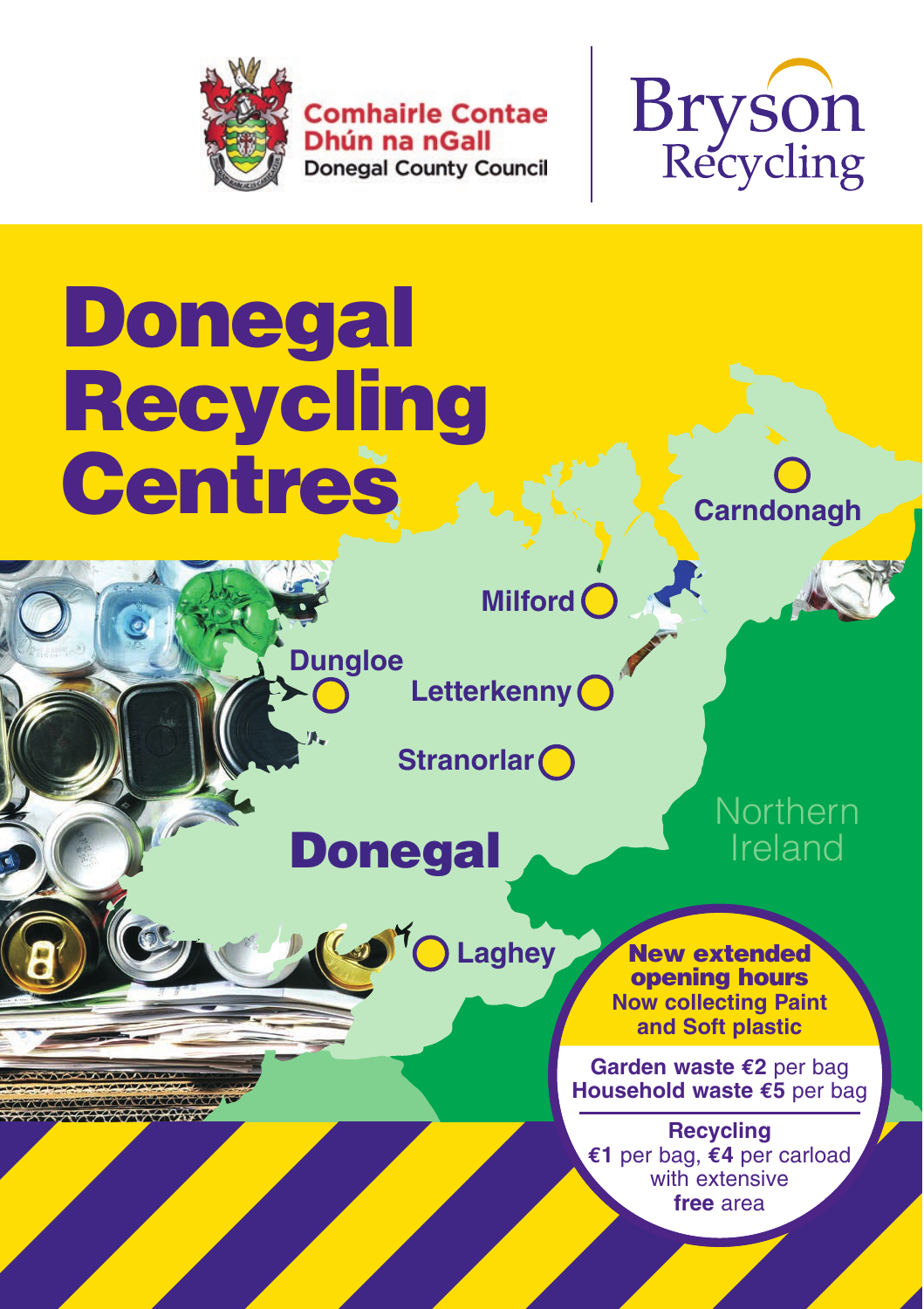Leading social enterprise Bryson Recycling manages six fully licensed Recycling Centres in County Donegal, located at: Letterkenny, Milford, Stranorlar, Carndonagh, Laghey and Dungloe.

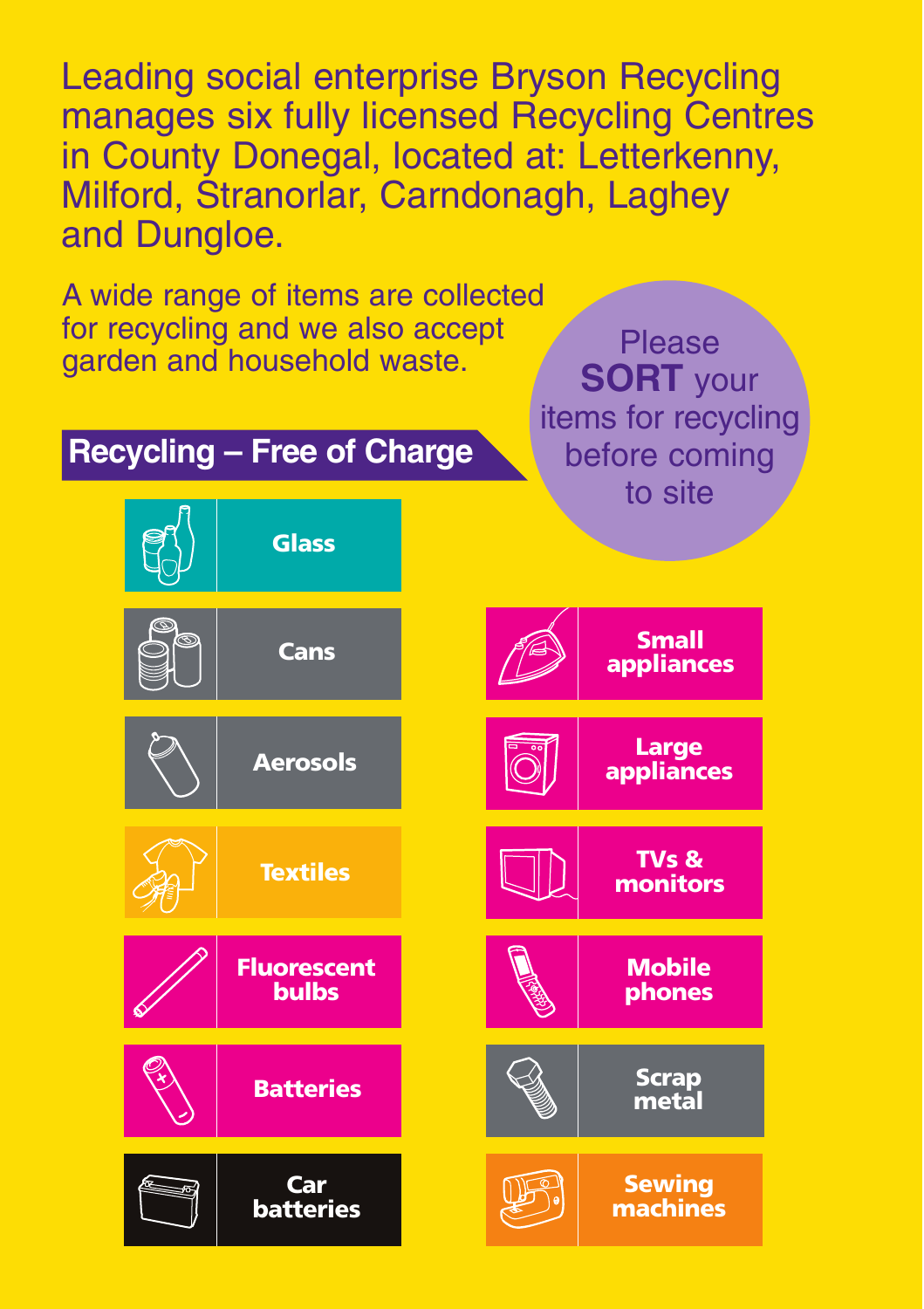## **Recycling – Charge Applies**

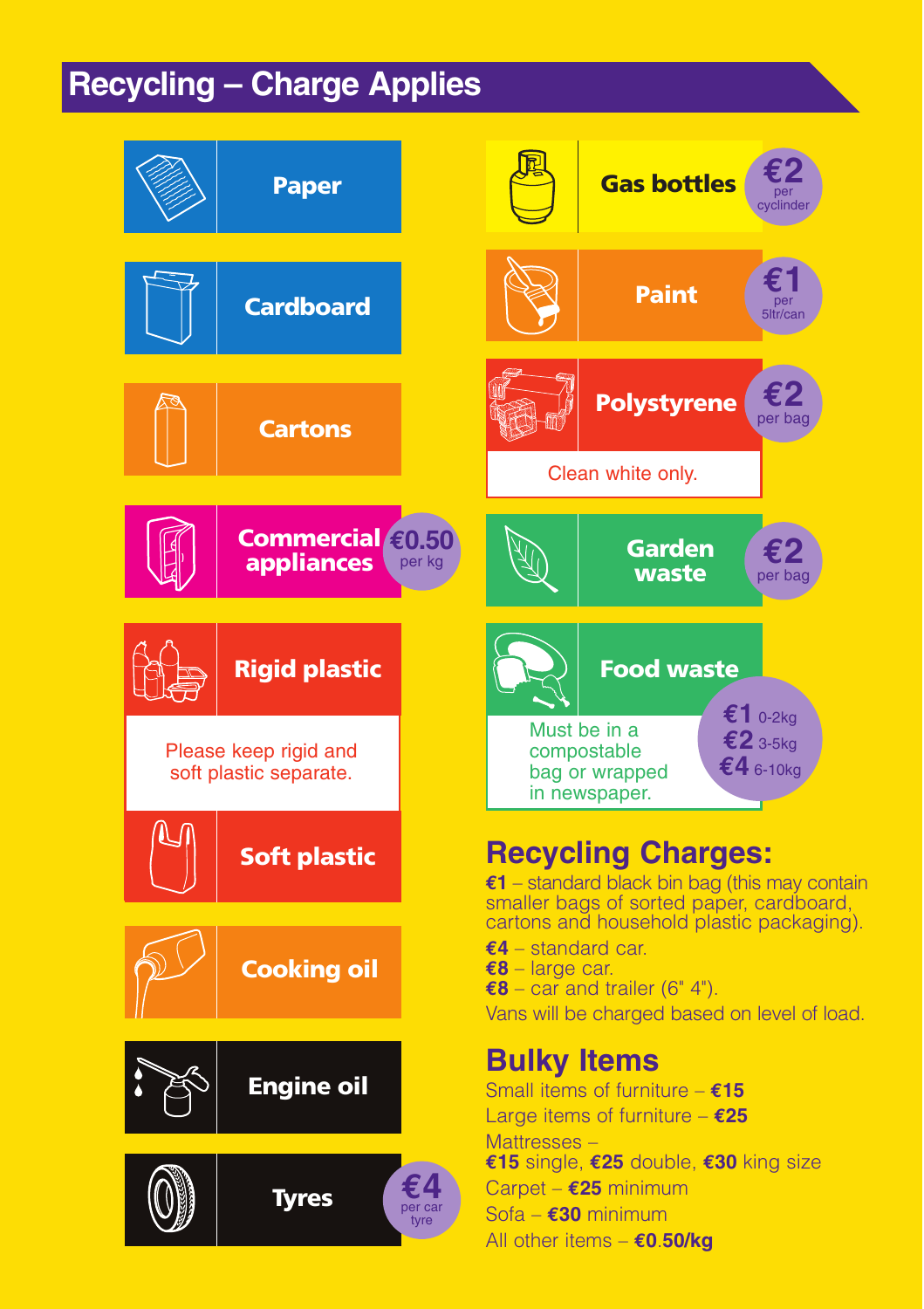



Household waste will be accepted in bin bags weighing no more than 10 kg.

## **Payment can be made in cash at each site.** Card payments coming soon.

## **Where your materials go to be recycled**

We focus on collecting high quality materials that can be recycled locally. This is better for the environment, the economy and creates local jobs.



Paper is recycled into egg boxes.



Glass is melted down and used to make new bottles for local products such as Bulmers and Baileys.



Plastics are used to make pipes for the agricultural, civil engineering and construction industries.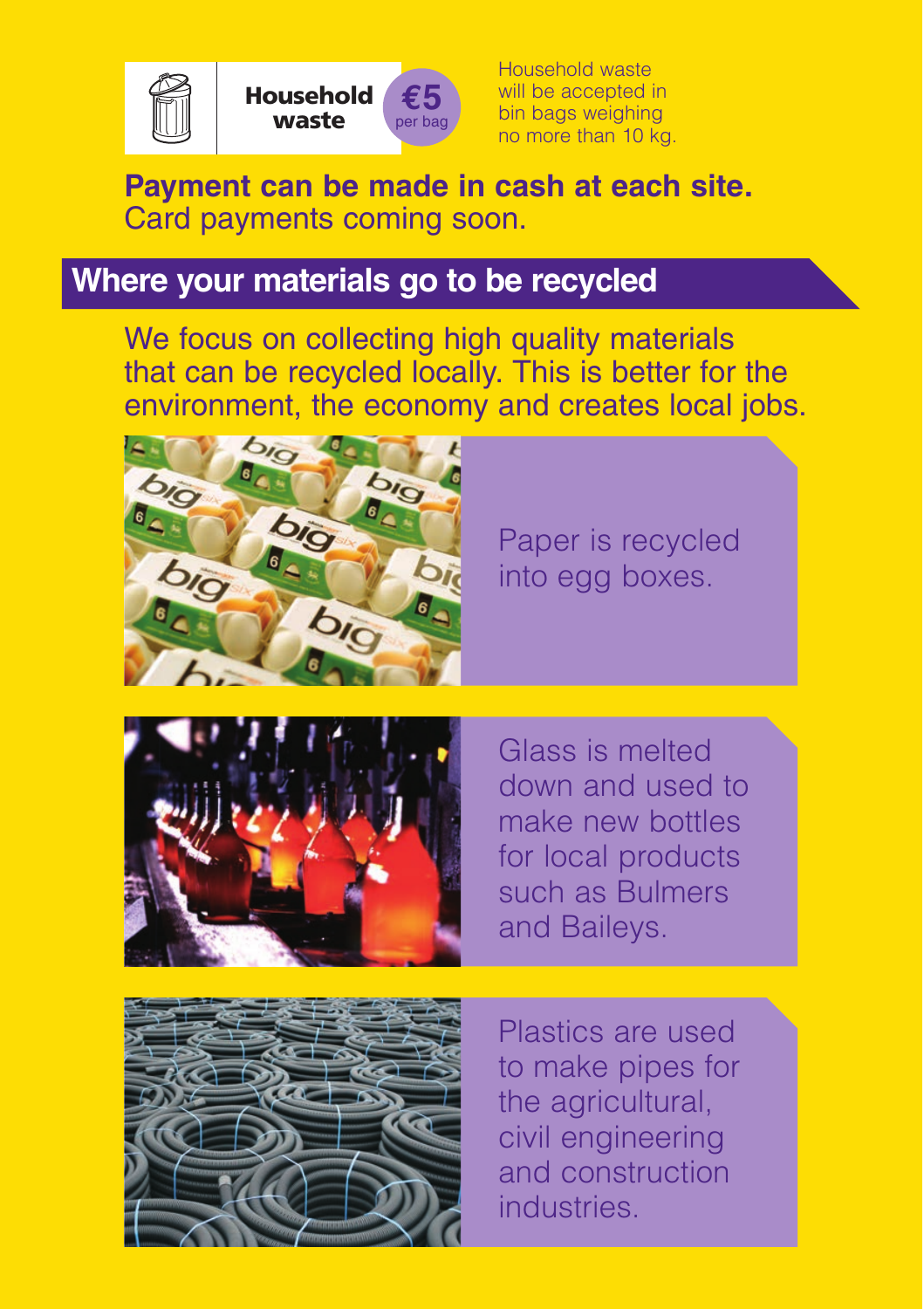# What to expect when you visit

At our centres we have containers for different recyclable materials. To make your visit easier and quicker please **sort your materials at home**. All items for recycling should be clean. Our staff will be happy to help you in any way they can.

## **Location of sites**



## **Letterkenny Recycling Centre**

**Carnamuggagh Letterkenny** Co. Donegal F92EW80

**T:** 074 912 5822

# To Cranford **To Kerryk** Commu<br>School **Milford Recycling** Centre **To Kilmacre**

**Milford Recycling Centre**

Moyle Road Milford Co. Donegal F92K091

**T:** 086 142 6491



## **Stranorlar Recycling Centre**

Railway Road **Stranorlar** Co. Donegal F93W296

**T:** 086 142 6495

## **Opening hours**

|                 | Letterkenny    | <b>Milford</b> | <b>Stranorlar</b>                                       |
|-----------------|----------------|----------------|---------------------------------------------------------|
| <b>Monday</b>   | Closed         | Closed         | Closed                                                  |
| <b>Tuesday</b>  | $8.30 - 17.00$ | Closed         | $8.30 - 17.00$<br><b>Closed for lunch 12.30 - 13.15</b> |
| Wednesday       | $8.30 - 17.00$ | $8.30 - 17.00$ | Closed                                                  |
| <b>Thursday</b> | $8.30 - 17.00$ | Closed         | $8.30 - 17.00$<br>Closed for lunch 12.30 - 13.15        |
| <b>Friday</b>   | $8.30 - 17.00$ | $8.30 - 17.00$ | Closed                                                  |
| <b>Saturday</b> | $8.30 - 14.30$ | $8.30 - 14.30$ | $8.30 - 14.30$                                          |
| <b>Sunday</b>   | Closed         | Closed         | Closed                                                  |